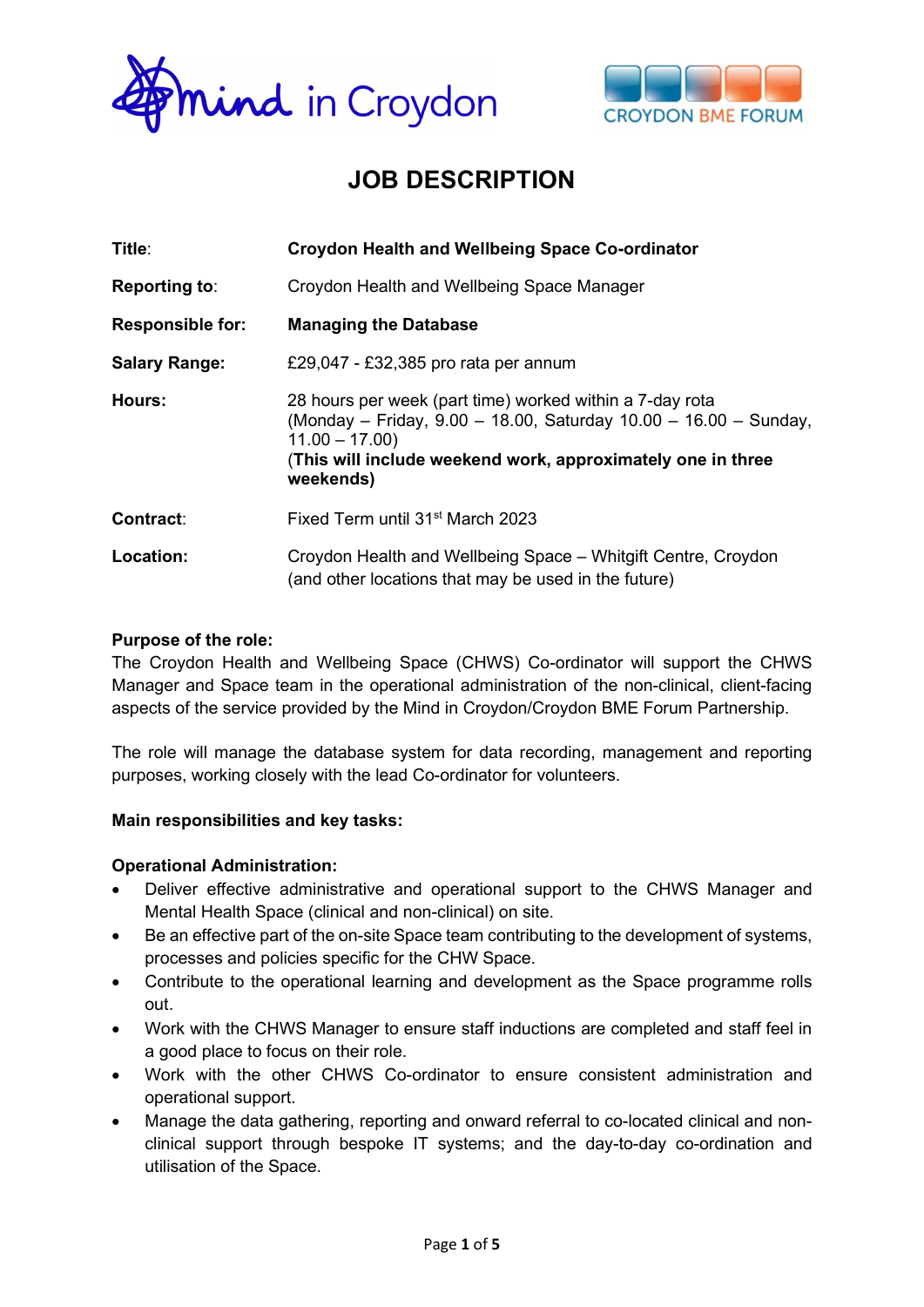



# Systems Management and Administration:

- Be the lead Co-ordinator on managing the database system for data recording, management and reporting purposes, working closely with the lead Co-ordinator for volunteers.
- Manage effective IT database systems for data recording, management and reporting purposes.
- Review, maintain and analyse performance reports to ensure that performance is measured against the key targets.
- Maintain accurate and up to date service user records using online triage and database systems, ensuring that appropriate data quality standards are met for all records.
- Collate, analyse and present performance and activity data and implement actions to improve data quality.
- Refer or signpost to other relevant services where appropriate within the Integrated Care Network Plus, and the Mental Health Hub in the Borough of Croydon, or further afield.
- Attend training, forums and meetings to ensure knowledge remains relevant and up to date.
- Keep up to date about current best practice and legislation within mental health, as well as within the field of Information & Advice more generally.
- Work within all policies and procedures of the Croydon PIC Partnership, ensuring that information remains confidential and to adhere to the General Data Protection Regulations 2018 (GDPR).

# Facilities management:

- Work with the other Co-ordinator to:
	- Provide facilities management to the Space site, including liaison on provision of office supplies and site security.
	- Lead on Health & Safety and Fire issues at the Space, including co-ordination of staff fire training; ensuring that there is adequate provision of trained Fire Marshalls and First Aiders on site.
	- Maintain the fire logbook and arranging for fire drills to be conducted.
	- Be responsible for developing and maintaining local Health & Safety action plan, policies and procedures, as required, to ensure adherence to Health & Safety Legislation and ensuring the completion, collation and timely submission of all Health & Safety documentation.

# General

- Work as a member of a team, communicating with others in writing and face to face, taking part in staff meetings and team meetings.
- Maintain quality standards in accordance with Mind in Croydon policies and procedures.
- Accept line management and supervision from the post holder's designated line manager and to engage constructively in this process.
- Accept the need to learn from experience, to actively take part in reflective practice, to change where necessary, develop new skills and keep up to date with current practice and undertake training as directed by the post holder's designated line manager.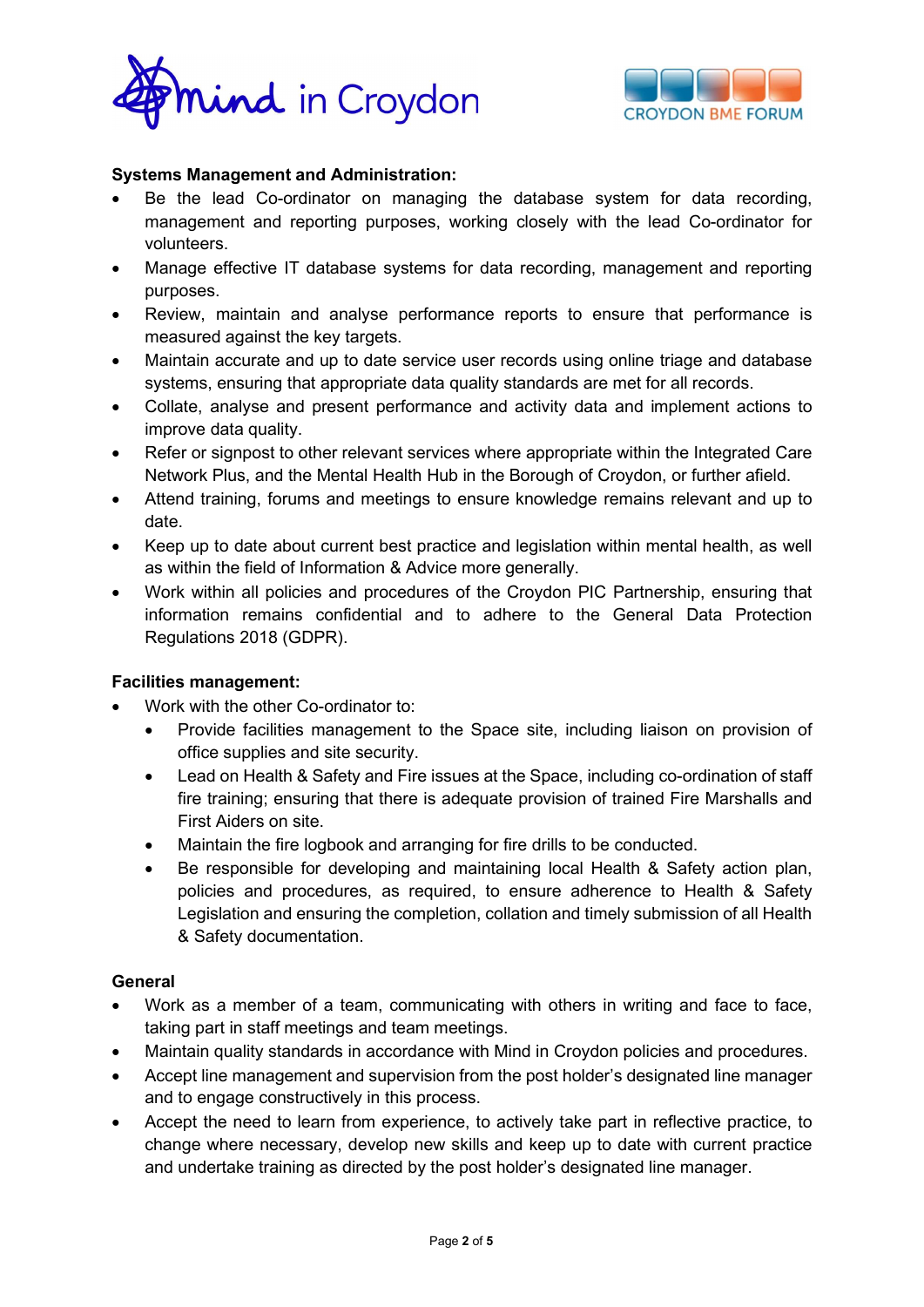



- Addition to the tasks and duties outlined in this job description, to undertake any other tasks identified and which are generally compatible with the functions of the post.
- Staff will be responsible for respecting and maintaining personal and professional boundaries concerning relationships with service users, volunteers and other staff.
- Act in a professional and responsible manner which does not have a negative impact on the service or the organisation as a whole and which is in accordance with the policies and procedures of Mind in Croydon.
- Be a part of a rota also covering reception 7 days a week.
- In addition to the tasks and duties outlined in this job description, you may be required to undertake such duties as may be identified and which are generally compatible with the functions of the post.

### Job Description Agreement

The Job Description is not exhausted and is subject to change considering the service, work, priorities, or requirements. Such change will be discussed and consulted on with the post holder. Mind in Croydon Ltd and Croydon's BME Forum reserves the right to vary or amend the duties and responsibilities of the post holder at any time in accordance with the needs of the service. The statements contained in this description, reflect general details as necessary to describe the principle functions of the job, the level of knowledge and skill typically required to undertake the role.

It should not be considered an all-inclusive listing of work requirements. Individuals may perform other duties as assigned, including work in other functional areas to cover absences, peak work periods or otherwise to balance the workload.

The dated signature of the current post holder is an agreement that the Job Description provides an accurate outline and picture of the job as it currently exists.

| Signed: |       |  |
|---------|-------|--|
| Name:   | Date: |  |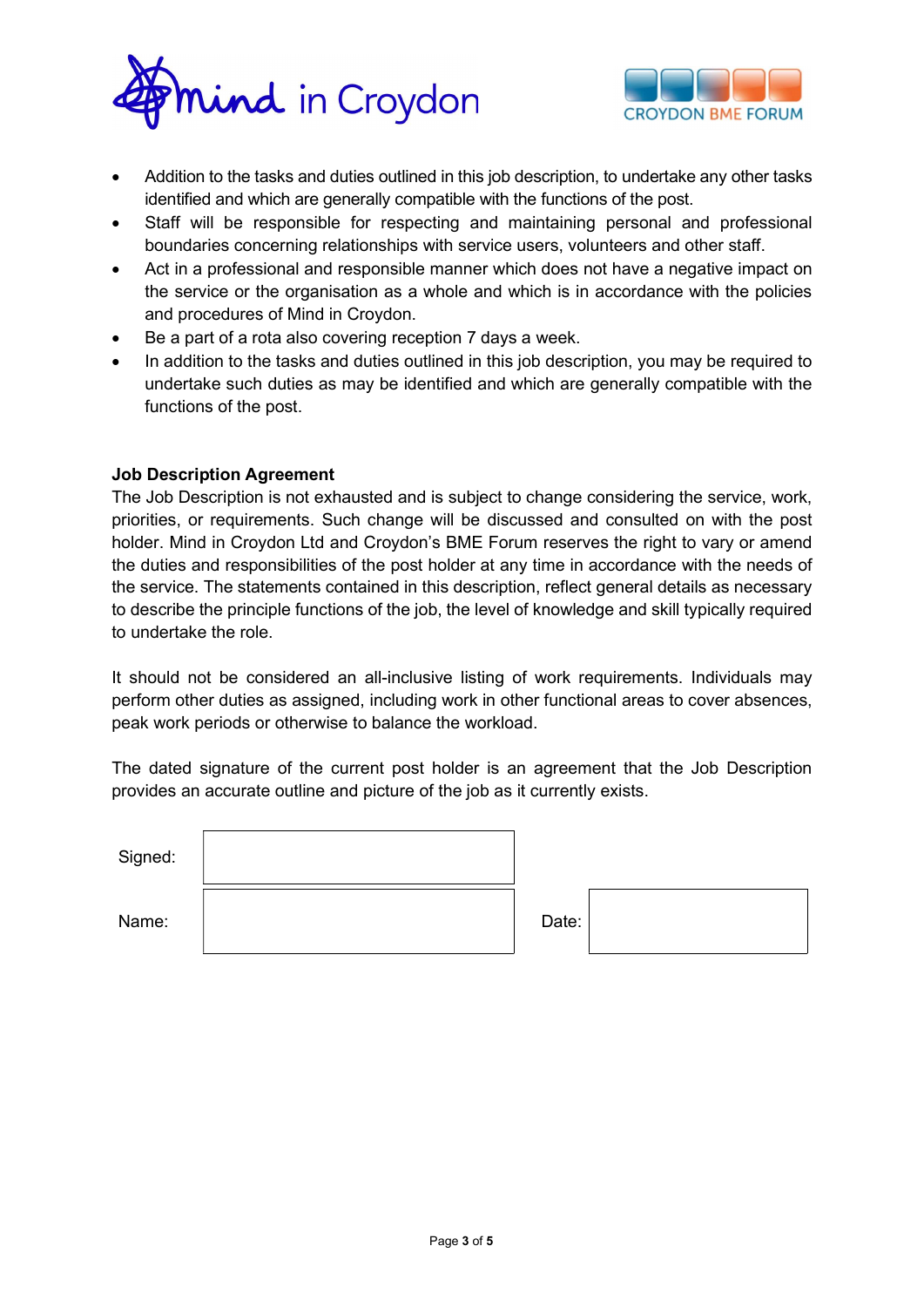



# Person Specification

| <b>Knowledge and Experience</b>                                                                                                              |   | <b>Desirable</b> |
|----------------------------------------------------------------------------------------------------------------------------------------------|---|------------------|
| <b>Qualifications</b>                                                                                                                        |   |                  |
| Relevant management and administration qualifications, e.g.,<br>Level 3 or 5 NVQ qualifications in Business Management and<br>Administration | Е |                  |
| Degree educated or equivalent experience in Data management                                                                                  | Е |                  |
| Health, mental health, social care or psychology related training or<br>qualifications                                                       |   | D                |
| Demonstrable evidence of equivalent learning or training                                                                                     | Е |                  |
| Experience - 3 years working at this level                                                                                                   |   |                  |
| Operational or systems management experience in a health or<br>social care setting, preferably within the NHS or voluntary sector            | Е |                  |
| Excellent working knowledge of administrative systems and<br>procedures                                                                      | Е |                  |
| Experience of recruiting, managing/supervising teams on a rota<br>system                                                                     | Е |                  |
| Experience of managing/supervising volunteer teams or working<br>within a volunteer team                                                     |   | D                |
| Experience of working with or in multi-disciplinary teams and/or<br>over several sites                                                       | Е |                  |
| Demonstrable lived or learnt experience and understanding of<br>mental health and related issues and difficulties or challenges              |   | D                |
| Working knowledge and experience of person-centred approaches<br>and recovery models                                                         |   | D                |
| Experience of working in voluntary or community settings and<br>building relationships with local groups and organisations                   |   | D                |
| Demonstrable experience of creating, managing and maintaining<br>high quality records of contact and interaction with people                 | E |                  |
| Knowledge, Skills and Capabilities                                                                                                           |   |                  |
| Knowledge of relevant IT and data management systems, e.g.,<br>NHS ePJS, Views                                                               | Е |                  |
| Ability to work effectively as part of a multi-disciplinary team in a<br>ground-breaking service venture, and to manage uncertainty          | E |                  |
| Demonstrable ability to problem-solve and remain solutions<br>focussed on the context of a developing service and systems<br>infrastructure  | Е |                  |
| Demonstrable knowledge of current Health and Safety legislation<br>and risk assessment practices                                             | Е |                  |
| Demonstrable knowledge of safeguarding policies and practices,<br>relating to vulnerable adults and children                                 | Е |                  |